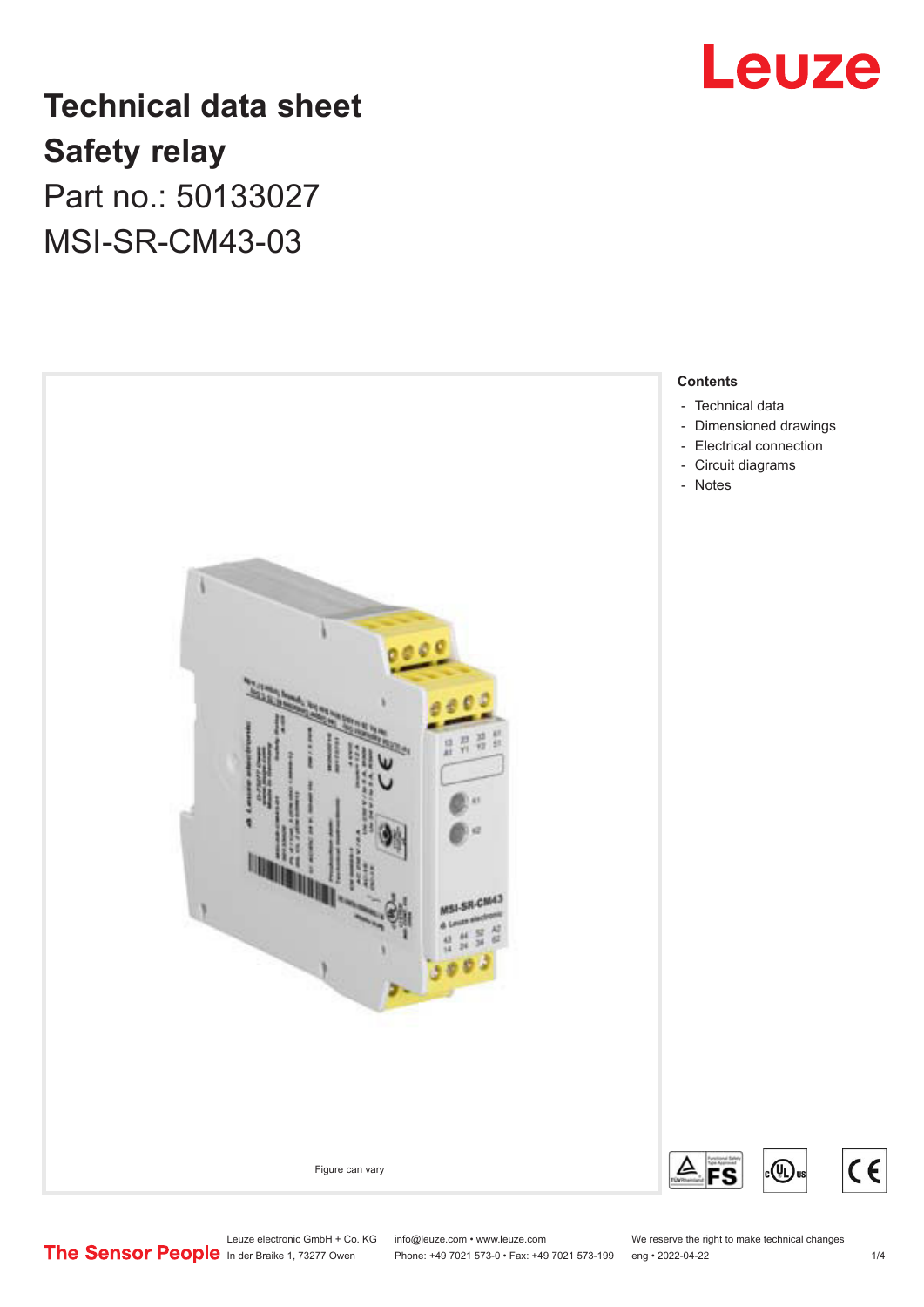## <span id="page-1-0"></span>**Technical data**

#### **Basic data**

| <b>Series</b>    | MSI-SR-CM43                      |
|------------------|----------------------------------|
| Application      | Extension unit for safety relays |
| <b>Functions</b> |                                  |
| <b>Functions</b> | Monitoring of proximity switches |
| <b>Restart</b>   | Automatic                        |

#### **Characteristic parameters**

| <b>SIL</b>                                | 2, IEC 61508                                                    |
|-------------------------------------------|-----------------------------------------------------------------|
| <b>SILCL</b>                              | 2, IEC/EN 62061                                                 |
| Performance Level (PL)                    | d, EN ISO 13849-1                                               |
| MTTF <sub>a</sub>                         | 55 years, EN ISO 13849-1                                        |
| $PFH_n$                                   | 8,1E-10 per hour                                                |
| Mission time $T_M$                        | 20 years, EN ISO 13849-1                                        |
| Category                                  | 3, EN ISO 13849                                                 |
| B10, at DC13 (inductive load)             | 300,000 number of cycles, (5 A, 230 V),<br>700,000 (1 A, 230 V) |
| B10 <sub>d</sub> at AC15 (inductive load) | 200,000 number of cycles, (5 A, 230 V),<br>380,000 (1 A, 230 V) |

#### **Electrical data**

| Supply circuit                                                                    |                                                                                 |
|-----------------------------------------------------------------------------------|---------------------------------------------------------------------------------|
| Nominal voltage U <sub>N</sub>                                                    | 24 V DC                                                                         |
| <b>Nominal frequency</b>                                                          | $5060$ Hz                                                                       |
| <b>Operating voltage</b>                                                          | $0.851.1 \times U_{N}$                                                          |
| <b>Rated power AC</b>                                                             | 3.3 V·A                                                                         |
| <b>Rated power DC</b>                                                             | 1.5W                                                                            |
|                                                                                   |                                                                                 |
| <b>Output circuit</b>                                                             |                                                                                 |
| <b>Number of outputs, safety-oriented, 4 Piece(s)</b><br>undelayed, contact-based |                                                                                 |
| Number of outputs, signaling func-<br>tion, undelayed, contact-based              | 3 Piece(s)                                                                      |
| <b>Contact material</b>                                                           | Ag alloy, gold-plated                                                           |
| Usage category AC-15 (NO contact)                                                 | Ue 230V, le 5A                                                                  |
| Usage category DC-13 (NO contact) Ue 24V, le 5A                                   |                                                                                 |
|                                                                                   | Short circuit protection (NO contact) qG class safety fuse 6A, melting integral |
| Max, total current <sup>2</sup> of all current<br>paths                           | $25A^2$                                                                         |
| <b>Mechanical life time</b>                                                       | 100,000,000 switching cycles                                                    |

## **Control circuit Max. cable resistance, per channel** ≤ (5 + (1.176 x U<sub>B</sub> / U<sub>N</sub> - 1) x 100) Ω **Connection Number of connections** 1 Piece(s) **Connection 1 Signal IN** Signal OUT Voltage supply **Type of connection** Terminal **Type of terminal** Spring-cage terminal **No. of pins** 16 -pin

**Cable properties Connection cross sections** 2 x 0.2 to 1.5 mm², wire

#### **Mechanical data**

| Dimension (W x H x L)    | 22.5 mm x 106.5 mm x 114 mm |
|--------------------------|-----------------------------|
| Net weight               | 200 <sub>a</sub>            |
| <b>Housing color</b>     | Grav                        |
| <b>Type of fastening</b> | Snap-on mounting            |
|                          |                             |

sleeve

 $2 \times 0.2$  to 1.5 mm<sup>2</sup> wire

2 x 0.25 to 1.5 mm², wire with wire-end

#### **Certifications**

| c UL US              |
|----------------------|
| <b>TÜV Rheinland</b> |

### **Classification**

| <b>Customs tariff number</b> | 85364900 |
|------------------------------|----------|
| <b>ECLASS 5.1.4</b>          | 27371800 |
| <b>ECLASS 8.0</b>            | 27371819 |
| <b>ECLASS 9.0</b>            | 27371819 |
| ECLASS 10.0                  | 27371819 |
| ECLASS 11.0                  | 27371819 |
| ECLASS 12.0                  | 27371819 |
| <b>ETIM 5.0</b>              | EC001449 |
| <b>ETIM 6.0</b>              | EC001449 |
| <b>ETIM 7.0</b>              | EC001449 |

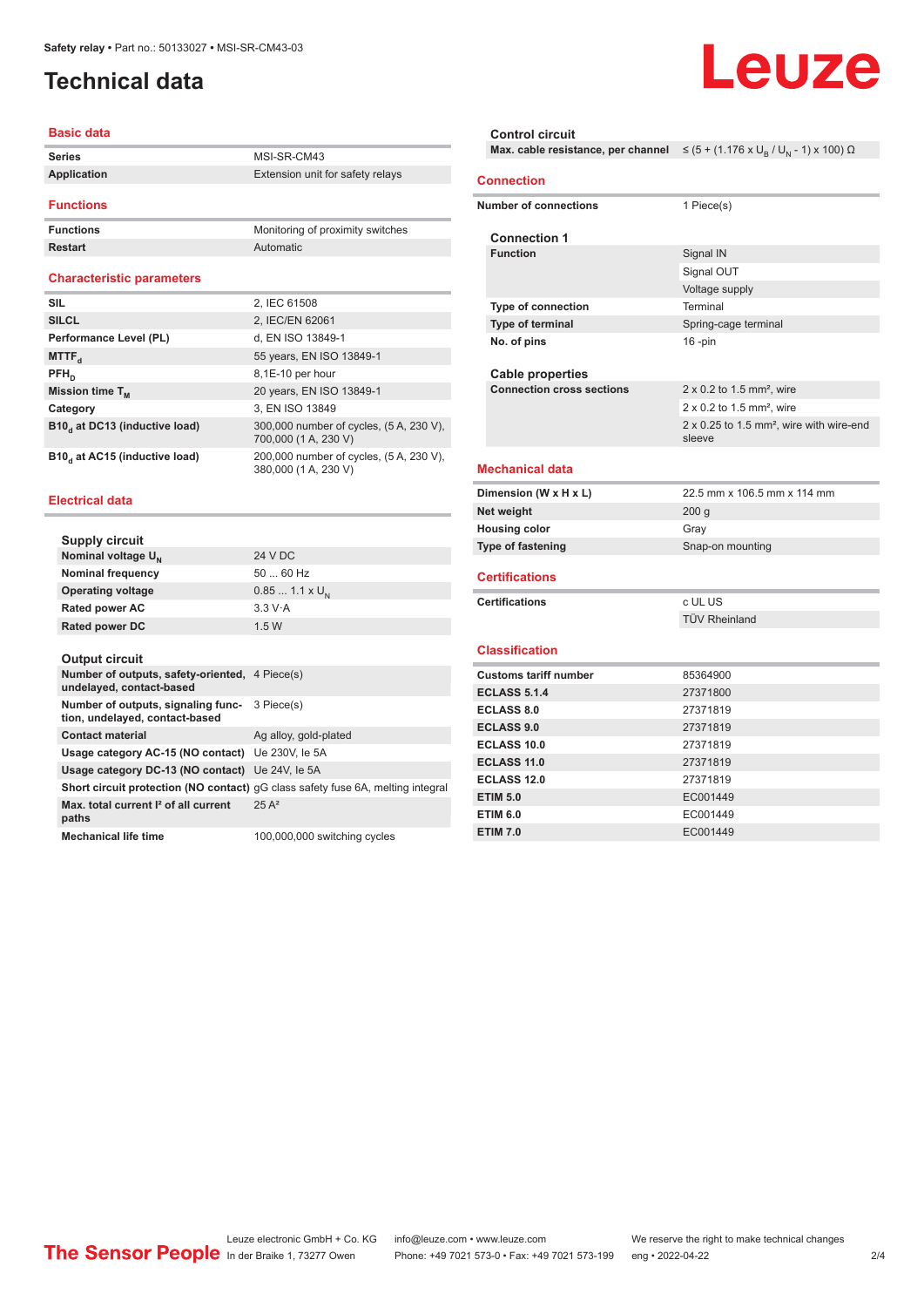## <span id="page-2-0"></span>**Dimensioned drawings**

All dimensions in millimeters







## **Electrical connection**

**Connection 1**

| <b>Function</b>    | Signal IN            |
|--------------------|----------------------|
|                    | Signal OUT           |
|                    | Voltage supply       |
| Type of connection | Terminal             |
| Type of terminal   | Spring-cage terminal |
| No. of pins        | $16$ -pin            |
|                    |                      |

**Terminal Assignment**

| 13 | Release current path 1 (NO contact) |
|----|-------------------------------------|
| 14 | Release current path 1 (NO contact) |
| 23 | Release current path 2 (NO contact) |
| 24 | Release current path 2 (NO contact) |
| 33 | Release current path 3 (NO contact) |